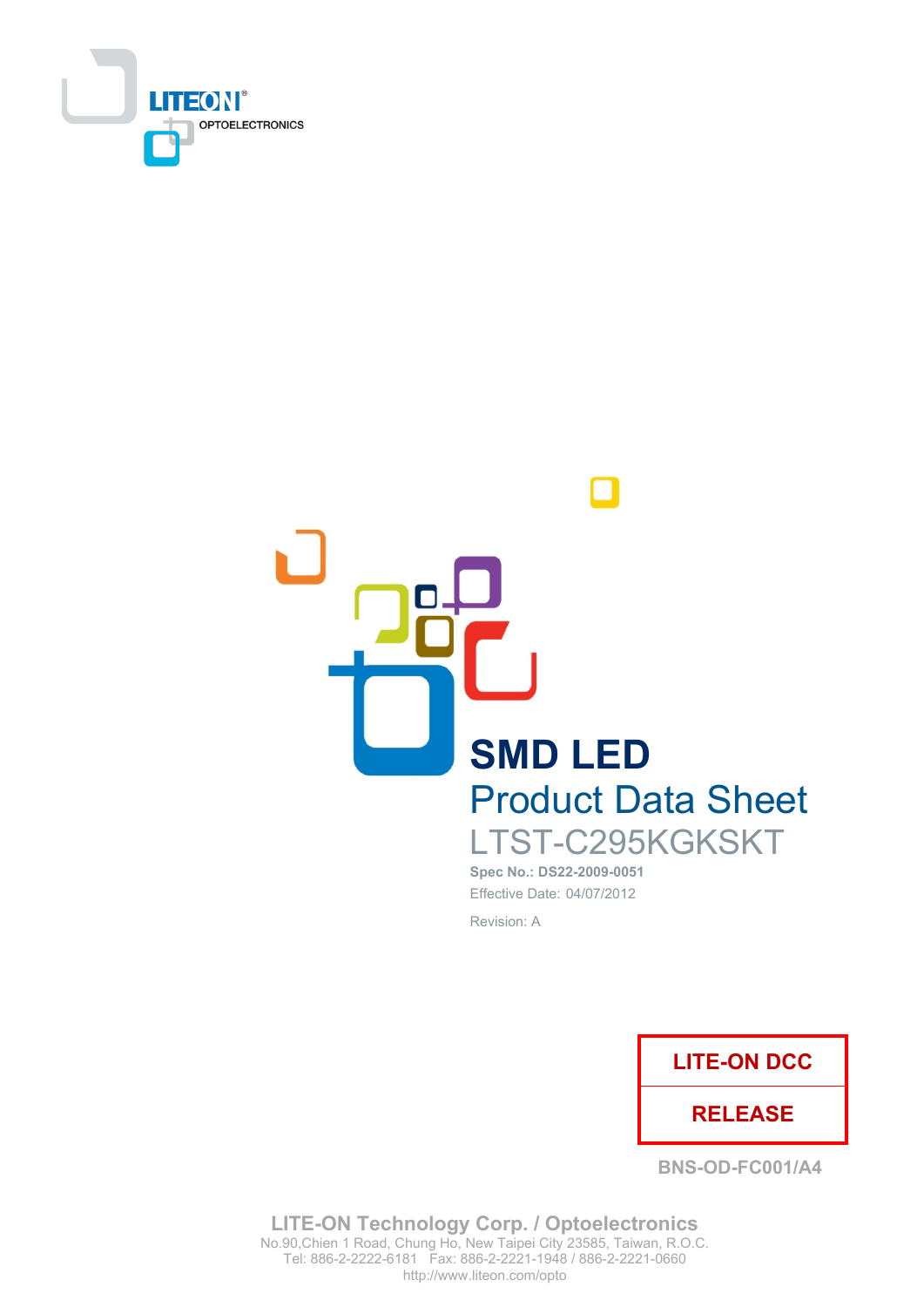# Property of Lite-On Only

## **Features**

**LITEON®** 

- \* Meet ROHS, Green Product.
- \* Extra Thin (0.55H mm)Dual color chip LED.
- \* Ultra bright AlInGaP Chip LED.
- \* Package in 8mm tape on 7" diameter reels.
- \* EIA STD package.
- \* I.C. compatible.
- \* Compatible with automatic placement equipment.
- \* Compatible with infrared reflow solder process.

## **Package Dimensions**



### **Devices**

| Part No.        | Lens        | Source Color          | Pin Assignment |
|-----------------|-------------|-----------------------|----------------|
| LTST-C295KGKSKT |             | AlInGaP Green         | 1,3            |
|                 | Water Clear | <b>AlInGaP Yellow</b> | 2.4            |

Notes:

- 1. All dimensions are in millimeters (inches).
- 2. Tolerance is  $\pm$  0.10 mm (.004") unless otherwise noted.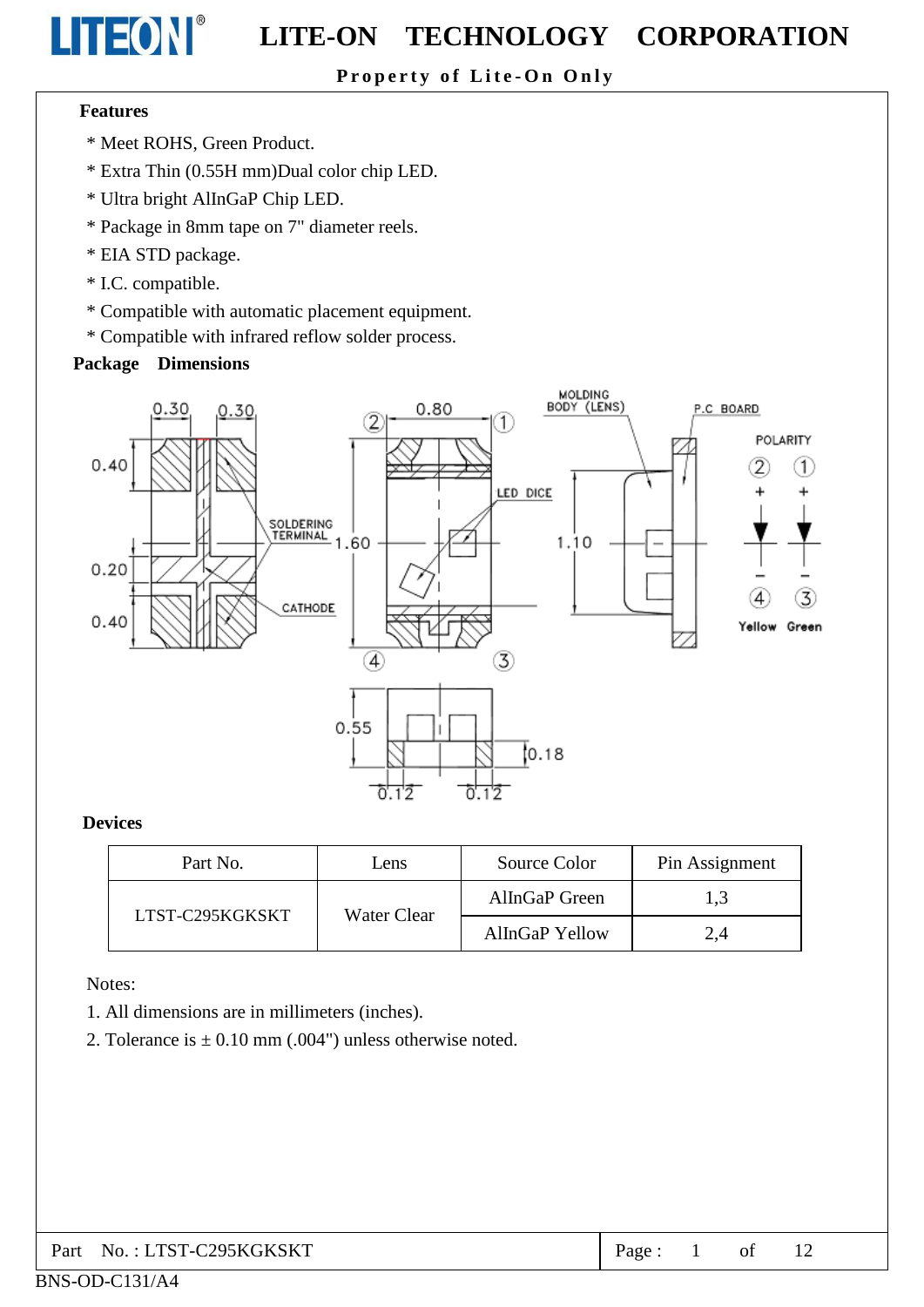

# **LITEON**<sup>®</sup> LITE-ON TECHNOLOGY CORPORATION

# Property of Lite-On Only

# Absolute Maximum Ratings At Ta=25°C

|                                                                          | LTST-C295KGKSKT                        |        |      |  |
|--------------------------------------------------------------------------|----------------------------------------|--------|------|--|
| Parameter                                                                | Green                                  | Yellow | Unit |  |
| <b>Power Dissipation</b>                                                 | 75                                     | 75     | mW   |  |
| <b>Peak Forward Current</b><br>$(1/10$ Duty Cycle, $0.1$ ms Pulse Width) | 80                                     | 80     | mA   |  |
| <b>DC</b> Forward Current                                                | 30                                     | 30     | mA   |  |
| <b>Reverse Voltage</b>                                                   | 5                                      | 5      | V    |  |
| <b>Operating Temperature Range</b>                                       | $-30^{\circ}$ C to + 85 <sup>°</sup> C |        |      |  |
| <b>Storage Temperature Range</b>                                         | $-40\degree C$ to $+85\degree C$       |        |      |  |
| <b>Infrared Soldering Condition</b>                                      | 260°C For 10 Seconds                   |        |      |  |

|  | Part No.: LTST-C295KGKSKT | Page. |  |  |  |  |
|--|---------------------------|-------|--|--|--|--|
|--|---------------------------|-------|--|--|--|--|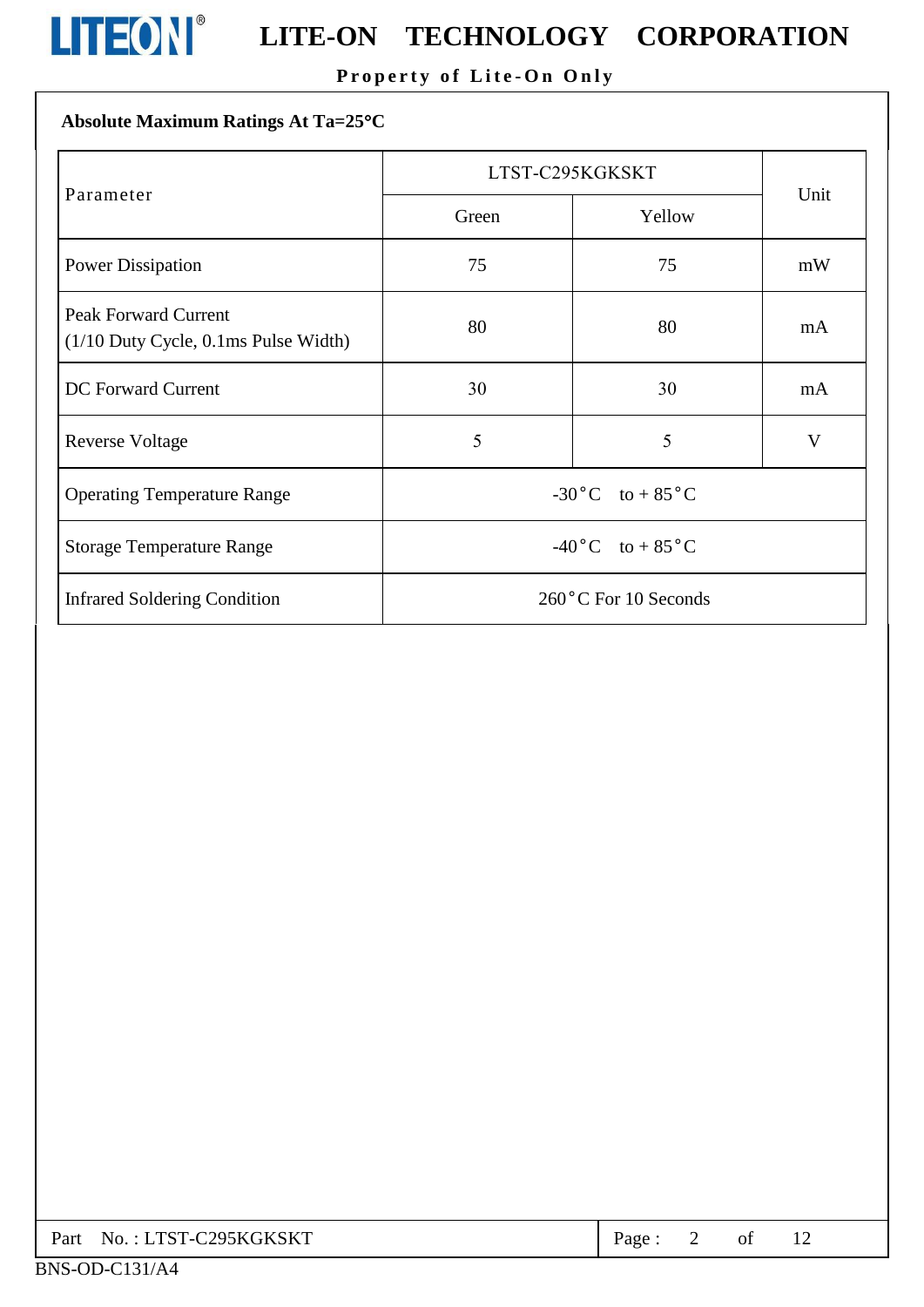

Property of Lite-On Only

# **Suggestion Profile:**

Suggestion IR Reflow Profile For Pb Free Process



**TIME** 

| C <sub>295</sub> KGKSKT<br>$TCT$ .<br>Part<br>NΩ<br>$-1$ | age |  | ОI | $\sim$<br>$\overline{1}$ |  |
|----------------------------------------------------------|-----|--|----|--------------------------|--|
|----------------------------------------------------------|-----|--|----|--------------------------|--|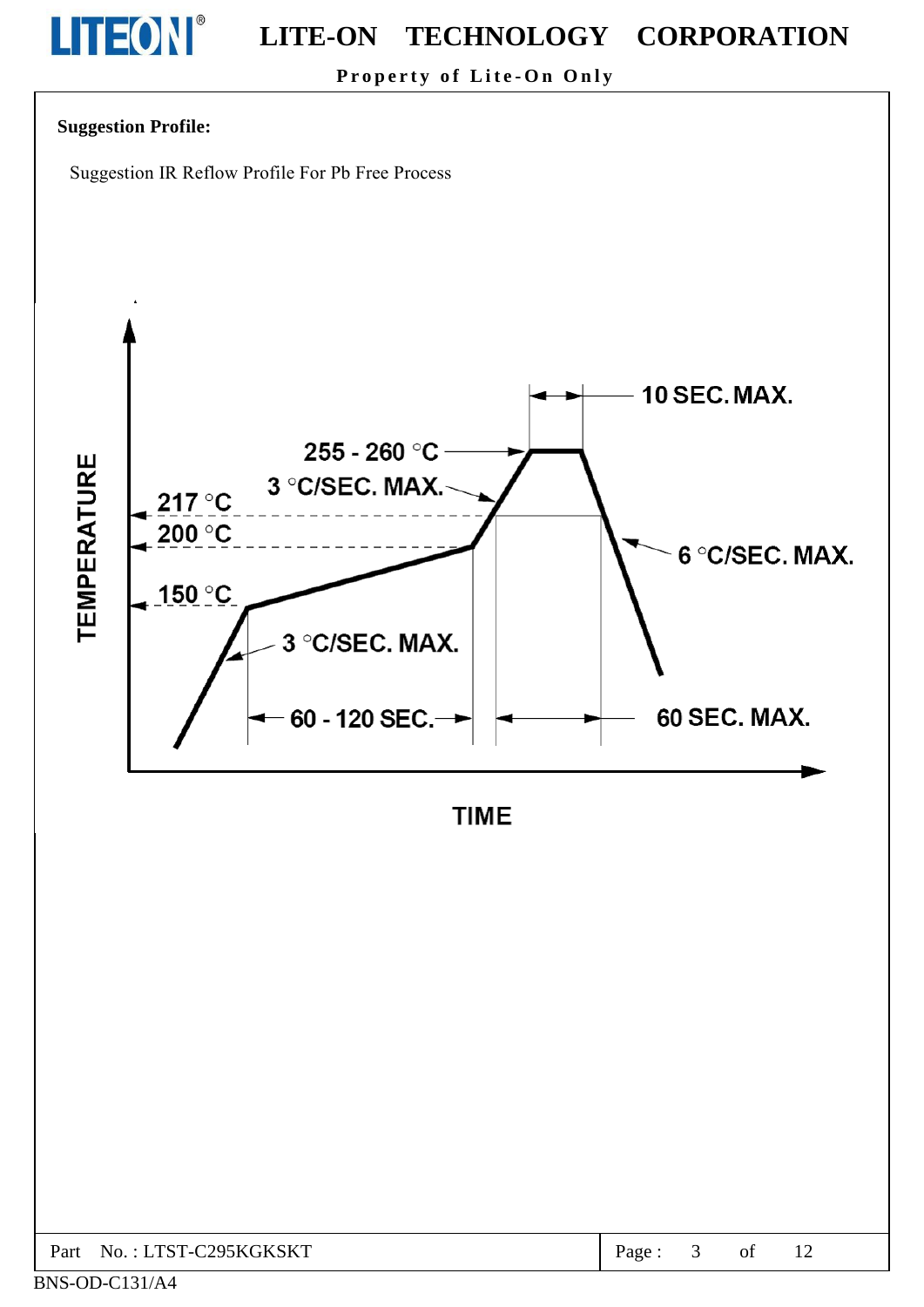

# **LITEON**<sup>®</sup> LITE-ON TECHNOLOGY CORPORATION

Property of Lite-On Only

# Electrical / Optical Characteristics At Ta=25°C

| Parameter                | Symbol           |      |       | LTST-C295KGKSKT   | Unit | <b>Test Condition</b>        |  |
|--------------------------|------------------|------|-------|-------------------|------|------------------------------|--|
|                          |                  |      | Green | Yellow            |      |                              |  |
|                          |                  | MIN. | 18.0  | 28.0              |      |                              |  |
| Luminous Intensity       | IV               | TYP. |       | $\qquad \qquad -$ | mcd  | $IF = 20mA$<br>Note 1        |  |
|                          |                  | MAX. | 112.0 | 180.0             |      |                              |  |
| Viewing Angle            | 201/2            | TYP. | 130   | 130               | deg  | Note $2$ (Fig.6)             |  |
| Peak Emission Wavelength | $\lambda$ P      | TYP. | 574   | 591               | nm   | Measurement<br>@Peak (Fig.1) |  |
| Dominant Wavelength      | $\lambda$ d      | TYP. | 571   | 589               | nm   | IF $=20mA$<br>Note 3         |  |
| Spectral Line Half-Width | $\Delta \lambda$ | TYP. | 15    | 15                | nm   |                              |  |
|                          | <b>VF</b>        | TYP. | 2.0   | 2.0               | V    | $IF = 20mA$                  |  |
| <b>Forward Voltage</b>   |                  | MAX. | 2.4   | 2.4               |      | $VR = 5V$                    |  |
| <b>Reverse Current</b>   | IR               | MAX. | 10    | 10                | μA   | $VR = 5V$                    |  |

Notes: 1. Luminous intensity is measured with a light sensor and filter combination that approximates the CIE eye-response curve.

2.  $\theta$  1/2 is the off-axis angle at which the luminous intensity is half the axial luminous intensity.

3. The dominant wavelength,  $\lambda$  d is derived from the CIE chromaticity diagram and represents the single wavelength which defines the color of the device.

4. Caution in ESD:

Static Electricity and surge damages the LED. It is recommend to use a wrist band or anti-electrostatic glove when handling the LED. All devices, equipment and machinery must be properly grounded.

| Part No.: LTST-C295KGKSKT | Page: $4$ of 12 |  |  |  |
|---------------------------|-----------------|--|--|--|
|---------------------------|-----------------|--|--|--|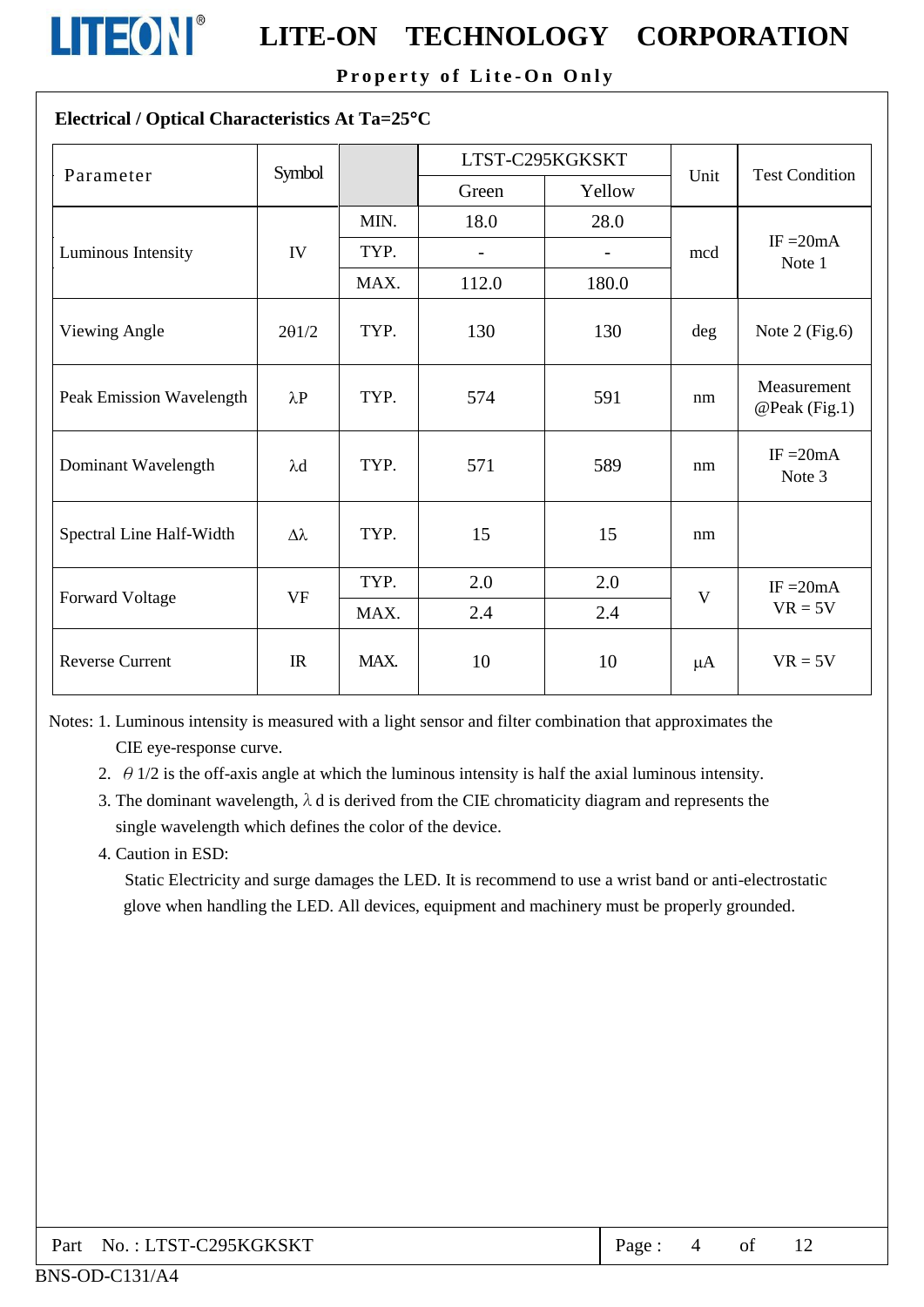

# **LITEON**<sup>®</sup> LITE-ON TECHNOLOGY CORPORATION

# Property of Lite-On Only

# **Bin Code List**

| Luminous Intensity |      | Color: Green, Unit: mcd @20mA |
|--------------------|------|-------------------------------|
| <b>Bin Code</b>    | Min. | Max.                          |
| M                  | 18.0 | 28.0                          |
| N                  | 28.0 | 45.0                          |
| Р                  | 45.0 | 71.0                          |
|                    | 71.0 | 112.0                         |

Tolerance on each Intensity bin is +/-15%

| Luminous Intensity | Color: Yellow, Unit: mcd @20mA |       |  |  |
|--------------------|--------------------------------|-------|--|--|
| <b>Bin Code</b>    | Min.                           | Max.  |  |  |
| N                  | 28.0                           | 45.0  |  |  |
| P                  | 45.0                           | 71.0  |  |  |
|                    | 71.0                           | 112.0 |  |  |
| R                  | 112.0                          | 180.0 |  |  |

Tolerance on each Intensity bin is  $+/-15\%$ 

| No. : LTST-C295KGKSKT<br>Part | Page |  | 01 |  |
|-------------------------------|------|--|----|--|
|-------------------------------|------|--|----|--|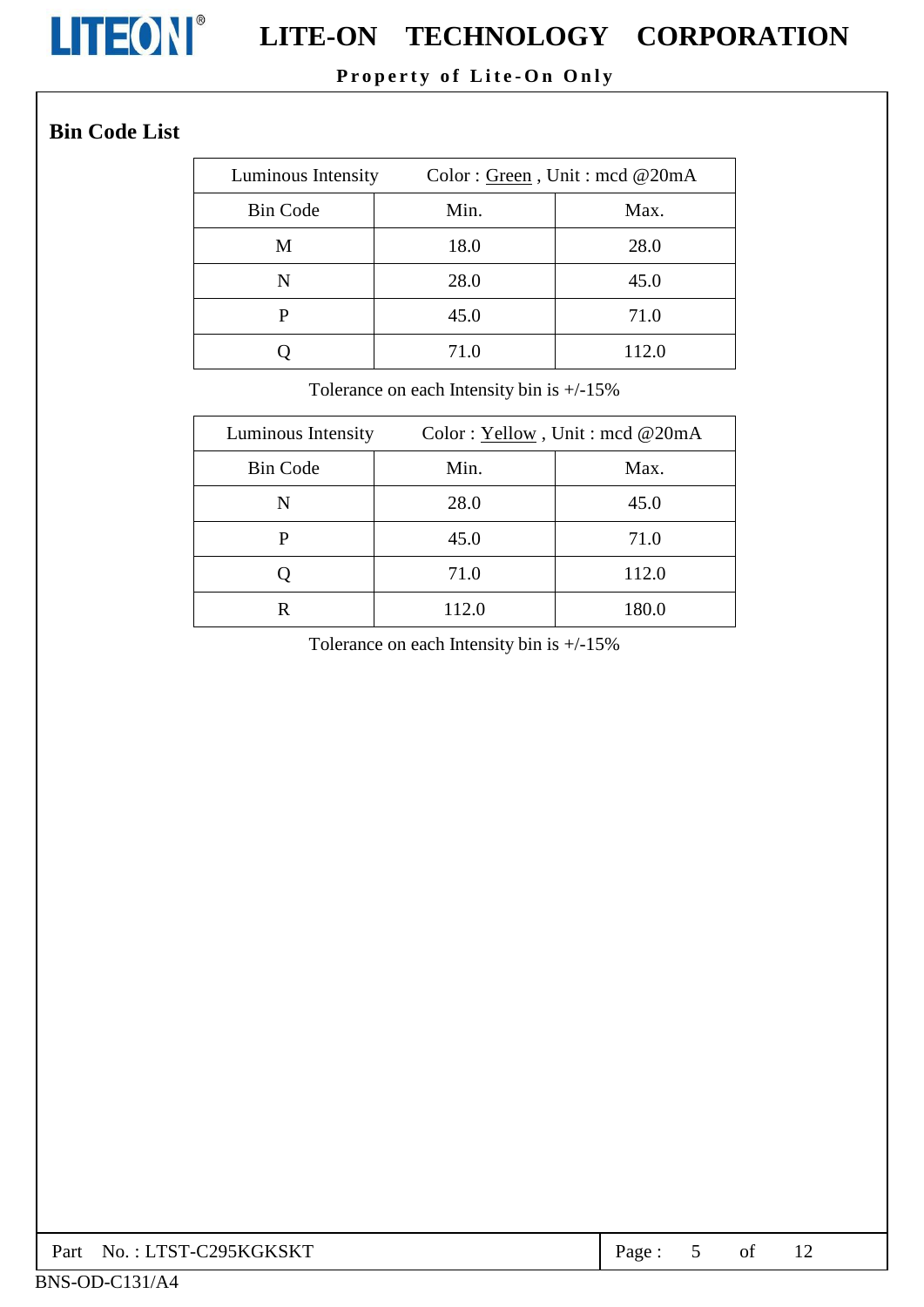

Property of Lite-On Only

# **Typical Electrical / Optical Characteristics Curves**

(25°C Ambient Temperature Unless Otherwise Noted)



BNS-OD-C131/A4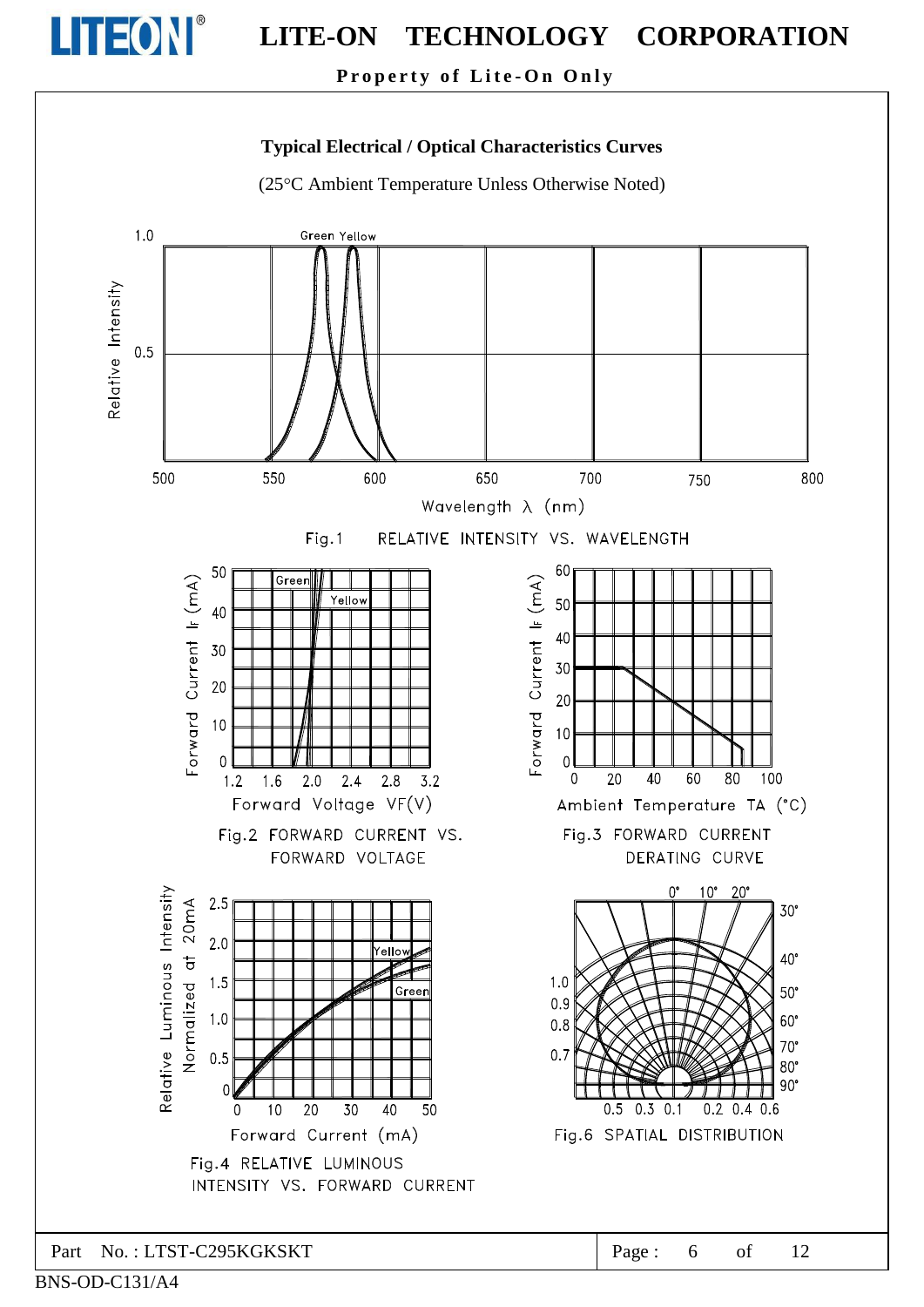

# Property of Lite-On Only

### **Cleaning**

Do not use unspecified chemical liquid to clean LED they could harm the package.

If clean is necessary, immerse the LED in ethyl alcohol or in isopropyl alcohol at normal temperature for less one minute.

### **Suggest Soldering Pad Dimensions**



# **Package Dimensions Of Tape And Reel**

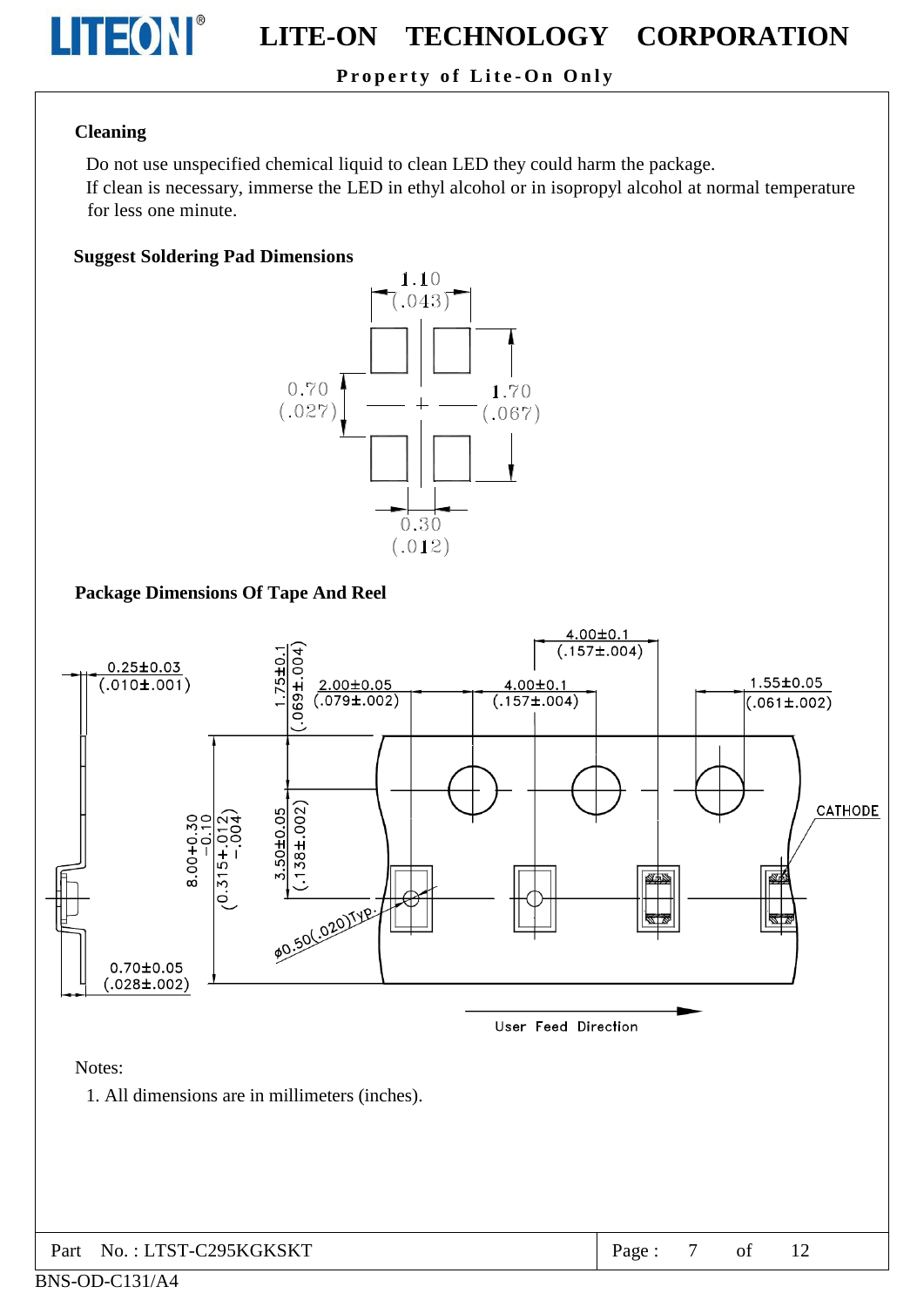

Property of Lite-On Only



#### Notes:

- 1. Empty component pockets sealed with top cover tape.
- 2.7 inch reel-4000 pieces per reel.
- 3. Minimum packing quantity is 500 pcs for remainders.
- 4. The maximum number of consecutive missing lamps is two.
- 5. In accordance with ANSI/EIA 481 specifications.

#### No.: LTST-C295KGKSKT Part

Ø178±2.0

 $(7.0 \pm .08)$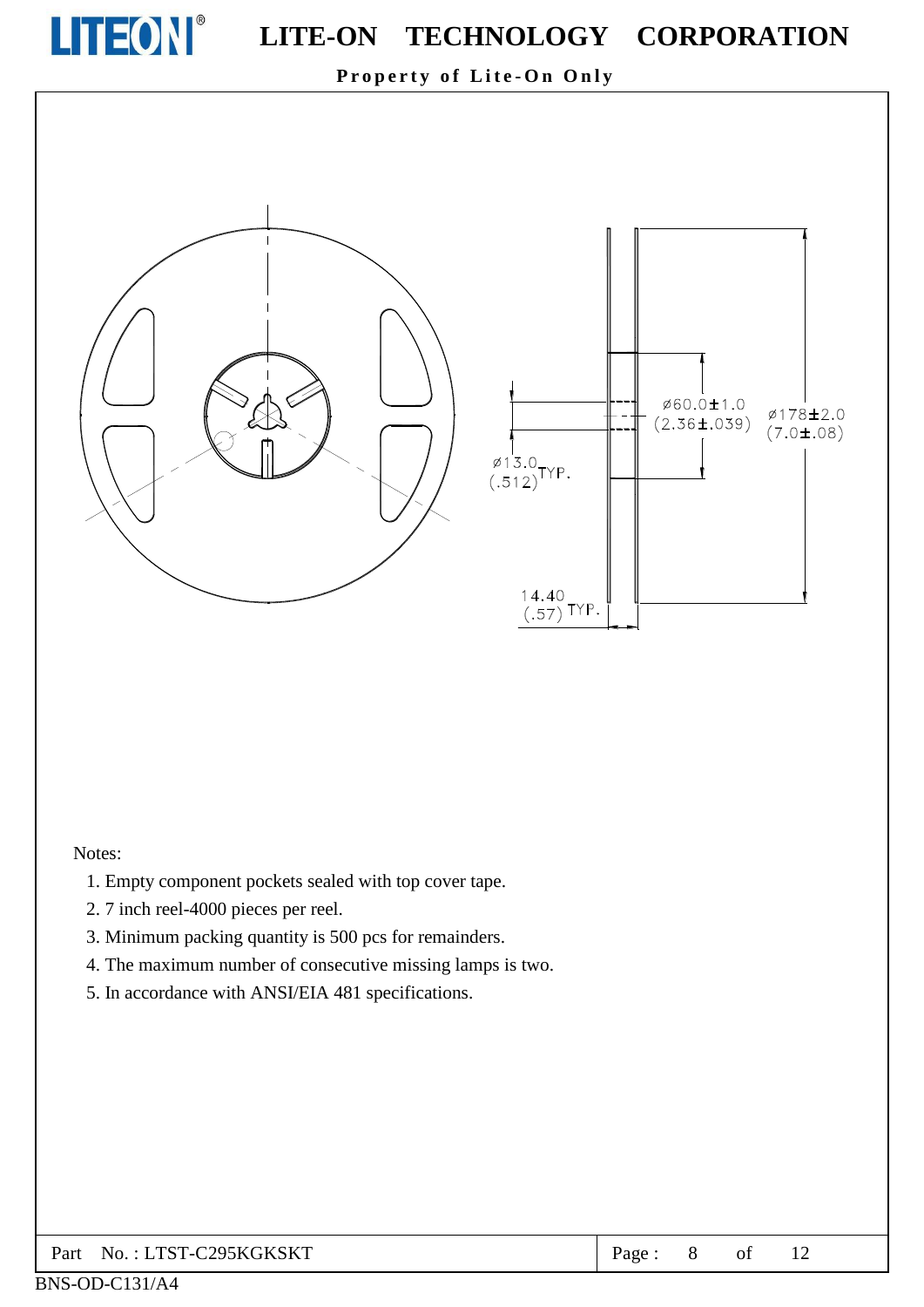

Property of Lite-On Only

# **CAUTIONS**

# 1. Application

The LEDs described here are intended to be used for ordinary electronic equipment (such as office equipment, communication equipment and household applications). Consult Liteon's Sales in advance for information on applications in which exceptional reliability is required, particularly when the failure or malfunction of the LEDs may directly jeopardize life or health (such as in aviation, transportation, traffic control equipment, medical and life support systems and safety devices).

# 2. Storage

The package is sealed:

The LEDs should be stored at 30 °C or less and 90% RH or less. And the LEDs are limited to use within one year, while the LEDs is packed in moisture-proof package with the desiccants inside. The package is opened:

The storage ambient for the LEDs should not exceed  $30^{\circ}$ C temperature or 60% relative humidity.

It is recommended that LEDs out of their original packaging are IR-reflowed within one week.

For extended storage out of their original packaging, it is recommended that the LEDs be stored in a sealed container with appropriate desiccant, or in a desiccators with nitrogen ambient.

LEDs stored out of their original packaging for more than a week should be baked at about 60 deg C for at least 20 hours before solder assembly.

# 3. Cleaning

Use alcohol-based cleaning solvents such as isopropyl alcohol to clean the LED if necessary.

# 4. Soldering

Recommended soldering conditions:

| Reflow soldering |                                                                 | Soldering iron |                      |  |
|------------------|-----------------------------------------------------------------|----------------|----------------------|--|
| Pre-heat         | $150 - 200$ °C                                                  | Temperature    | $300^{\circ}$ C Max. |  |
| Pre-heat time    | 120 sec. Max.                                                   | Soldering time | $3$ sec. Max.        |  |
| Peak temperature | $260^{\circ}$ C Max.                                            |                | (one time only)      |  |
| Soldering time   | $ 10 \text{ sec. } \text{Max.}(\text{Max. } \text{two times}) $ |                |                      |  |

# **Soldering notes:**

Because different board designs use different number and types of devices, solder pastes, reflow ovens, and circuit boards, no single temperature profile works for all possible combinations.

However, you can successfully mount your packages to the PCB by following the proper guidelines and PCB-specific characterization.

LITE-ON Runs both component-level verification using in-house KYRAMX98 reflow chambers and board-level assembly.

The results of this testing are verified through post-reflow reliability testing.

Profiles used at LITE-ON are based on JEDEC standards to ensure that all packages can be successfully and reliably surface mounted.

Figure on page3 shows a sample temperature profile compliant to JEDEC standards.

You can use this example as a generic target to set up your reflow process.

You should adhere to the JEDEC profile limits as well as specifications and recommendations from the solder paste manufacturer to avoid damaging the device and create a reliable solder joint.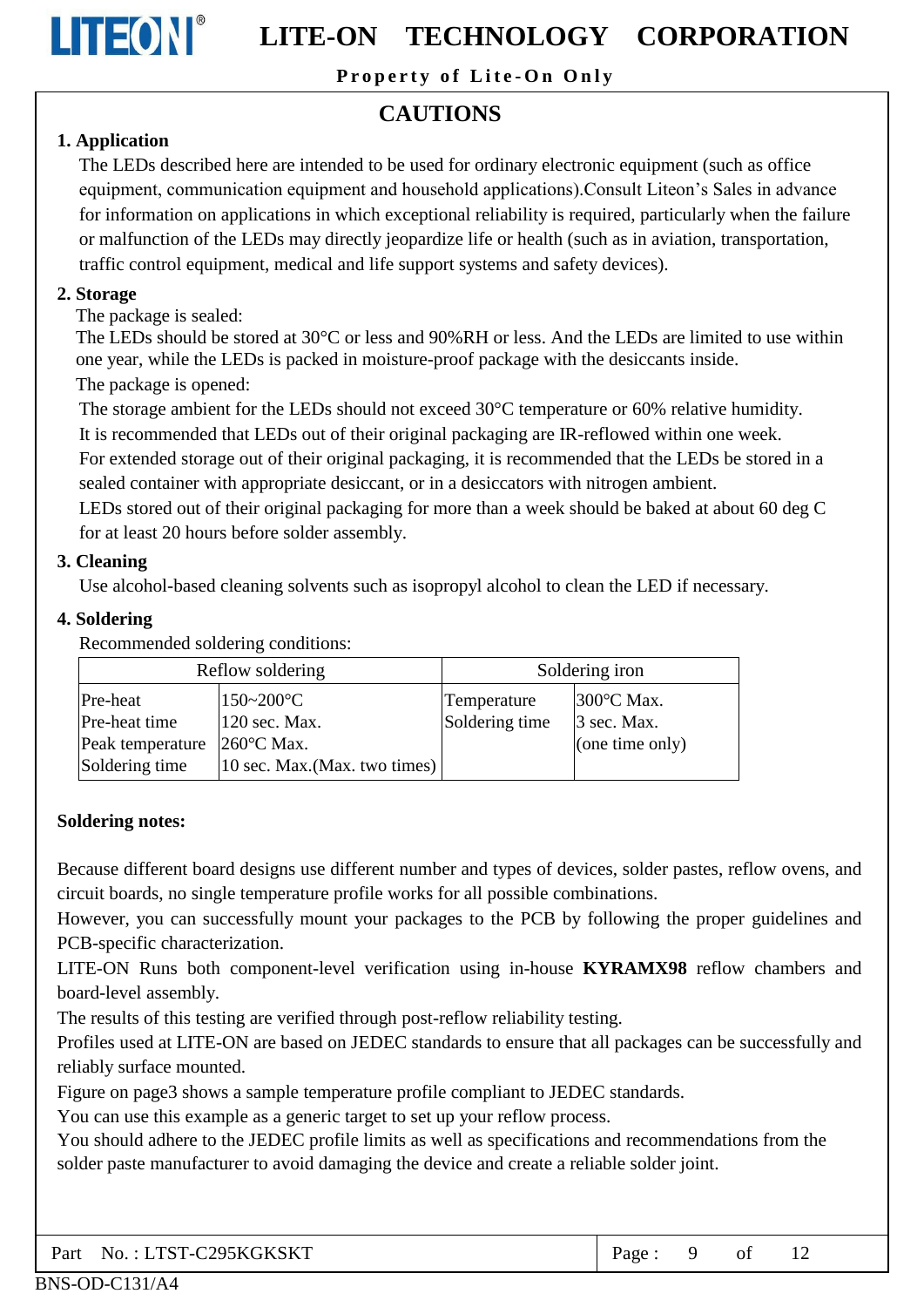# Property of Lite-On Only

# **5. Drive Method**

LITEON®

An LED is a current-operated device. In order to ensure intensity uniformity on multiple LEDs connected in parallel in an application, it is recommended that a current limiting resistor be incorporated in the drive circuit, in series with each LED as shown in Circuit A below.

### Circuit model A

### **Circuit model B**





(A) Recommended circuit.

(B) The brightness of each LED might appear different due to the differences in the I-V characteristics of those LEDs.

### 6. ESD (Electrostatic Discharge)

Static Electricity or power surge will damage the LED. Suggestions to prevent ESD damage:

- $\blacksquare$  Use of a conductive wrist band or anti-electrostatic glove when handling these LEDs.
- All devices, equipment, and machinery must be properly grounded.
- Work tables, storage racks, etc. should be properly grounded.
- $\blacksquare$  Use ion blower to neutralize the static charge which might have built up on surface of the LED's plastic lens as a result of friction between LEDs during storage and handling.

ESD-damaged LEDs will exhibit abnormal characteristics such as high reverse leakage current, low forward voltage, or " no lightup " at low currents.

To verify for ESD damage, check for "lightup" and Vf of the suspect LEDs at low currents.

The Vf of " good " LEDs should be  $>2.0V(0,0.1mA$  for InGaN product and  $>1.4V(0,0.1mA$  for AlInGaP product.

| Part No.: LTST-C295KGKSKT | Page: | 10 | of |  |
|---------------------------|-------|----|----|--|
|---------------------------|-------|----|----|--|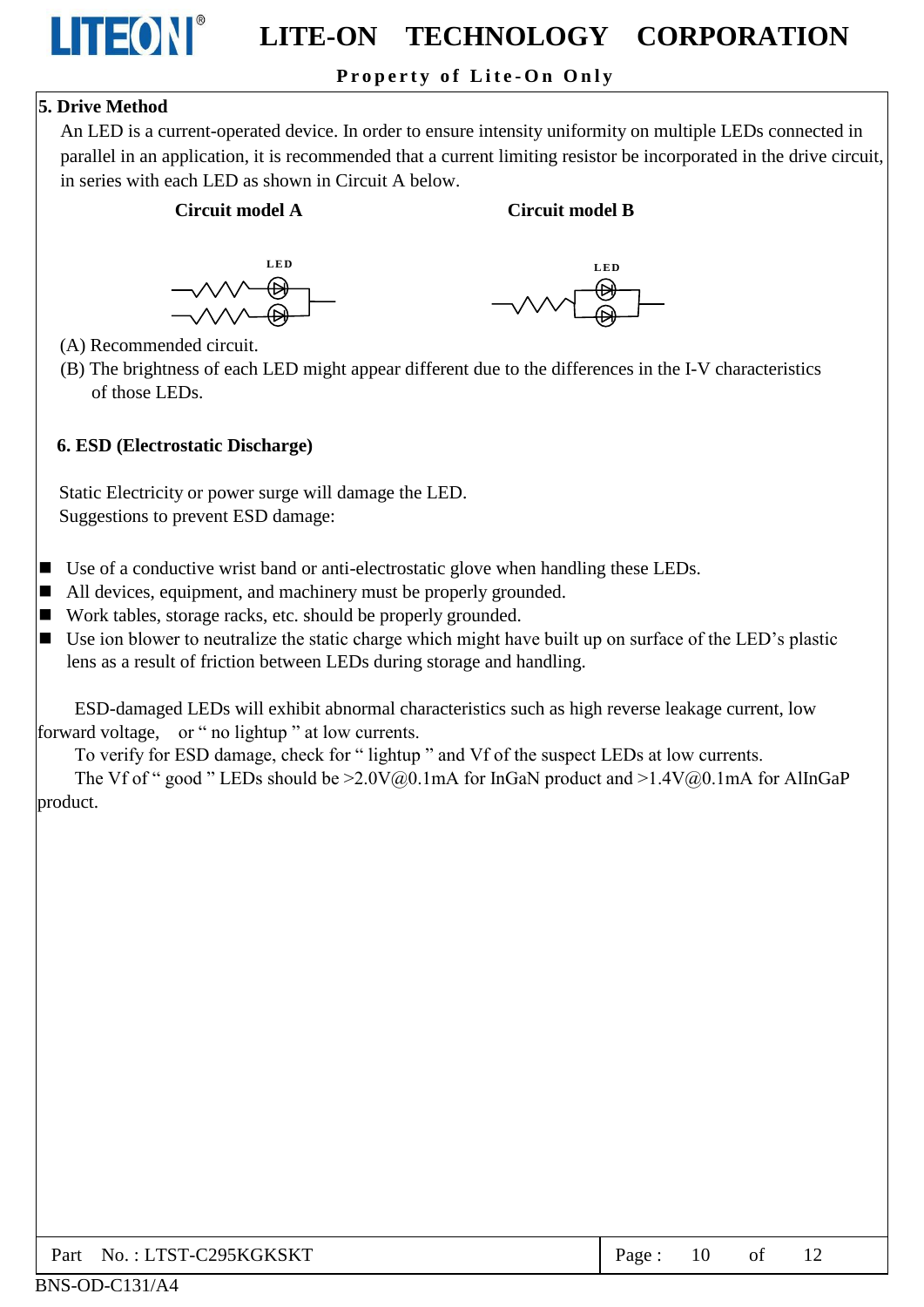

# Property of Lite-On Only

| 7. Reliability Test          |                                                            |                                                                                                                                                                                                                                                                                                                           |                                                                                                                           |
|------------------------------|------------------------------------------------------------|---------------------------------------------------------------------------------------------------------------------------------------------------------------------------------------------------------------------------------------------------------------------------------------------------------------------------|---------------------------------------------------------------------------------------------------------------------------|
| Classification               | <b>Test Item</b>                                           | <b>Test Condition</b>                                                                                                                                                                                                                                                                                                     | <b>Reference Standard</b>                                                                                                 |
| Endurance<br><b>Test</b>     | <b>Operation Life</b>                                      | Ta= Under Room Temperature As Per Data Sheet<br><b>Maximum Rating</b><br>*Test Time= 1000HRS (-24HRS,+72HRS)                                                                                                                                                                                                              | MIL-STD-750D:1026 (1995)<br>MIL-STD-883D:1005 (1991)<br>JIS C 7021:B-1 (1982)                                             |
|                              | <b>High Temperature</b><br><b>High Humidity</b><br>Storage | IR-Reflow In-Board, 2 Times<br>Ta= $65\pm5^{\circ}$ C, RH= $90\sim95\%$<br>*Test Time= 240HRS±2HRS                                                                                                                                                                                                                        | MIL-STD-202F:103B(1980)<br>JIS C 7021:B-11(1982)                                                                          |
|                              | <b>High Temperature</b><br>Storage                         | Ta= $105 \pm 5^{\circ}$ C<br>*Test Time= 1000HRS (-24HRS,+72HRS)                                                                                                                                                                                                                                                          | MIL-STD-883D:1008 (1991)<br>JIS C 7021:B-10 (1982)                                                                        |
|                              | Low Temperature<br>Storage                                 | Ta= $-55\pm5^{\circ}$ C<br>*Test Time=1000HRS (-24HRS,+72H RS)                                                                                                                                                                                                                                                            | JIS C 7021:B-12 (1982)                                                                                                    |
| Environmental<br><b>Test</b> | Temperature<br>Cycling                                     | $105^{\circ}$ C ~ 25°C ~ -55°C ~ 25°C<br>30mins 5mins<br>30mins 5mins<br>10 Cycles                                                                                                                                                                                                                                        | MIL-STD-202F:107D (1980)<br>MIL-STD-750D:1051(1995)<br>MIL-STD-883D:1010 (1991)<br>JIS C 7021:A-4(1982)                   |
|                              | Thermal<br><b>Shock</b>                                    | IR-Reflow In-Board, 2 Times<br>$85 \pm 5^{\circ}$ C ~ -40 $^{\circ}$ C $\pm 5^{\circ}$ C<br>10mins<br>10mins 10 Cycles                                                                                                                                                                                                    | MIL-STD-202F:107D(1980)<br>MIL-STD-750D:1051(1995)<br>MIL-STD-883D:1011 (1991)                                            |
|                              | Solder<br>Resistance                                       | T.sol= $260 \pm 5^{\circ}$ C<br>Dwell Time= $10 \pm 1$ secs                                                                                                                                                                                                                                                               | MIL-STD-202F:210A(1980)<br>MIL-STD-750D:2031(1995)<br>JIS C 7021:A-1(1982)                                                |
|                              | IR-Reflow                                                  | Ramp-up rate(217°C to Peak) +3°C/ second max<br>Temp. maintain at $175(\pm 25)$ °C 180 seconds max<br>Temp. maintain above 217°C 60-150 seconds<br>Peak temperature range $260^{\circ}C + 0/5^{\circ}C$<br>Time within 5°C of actual Peak Temperature (tp)<br>$10-30$ seconds<br>Ramp-down rate $+6^{\circ}$ C/second max | MIL-STD-750D:2031.2(1995)<br>J-STD-020D                                                                                   |
|                              | Solderability                                              | T.sol= $235 \pm 5^{\circ}$ C<br>Immersion time $2\pm0.5$ sec<br>Immersion rate 25±2.5 mm/sec<br>Coverage $\geq$ 95% of the dipped surface                                                                                                                                                                                 | MIL-STD-202F:208D(1980)<br>MIL-STD-750D:2026(1995)<br>MIL-STD-883D:2003(1991)<br>IEC 68 Part 2-20<br>JIS C 7021:A-2(1982) |

## 8. Others

The appearance and specifications of the product may be modified for improvement without prior notice.

| Part No.: LTST-C295KGKSKT | Page: |  |  |  |  |
|---------------------------|-------|--|--|--|--|
|---------------------------|-------|--|--|--|--|